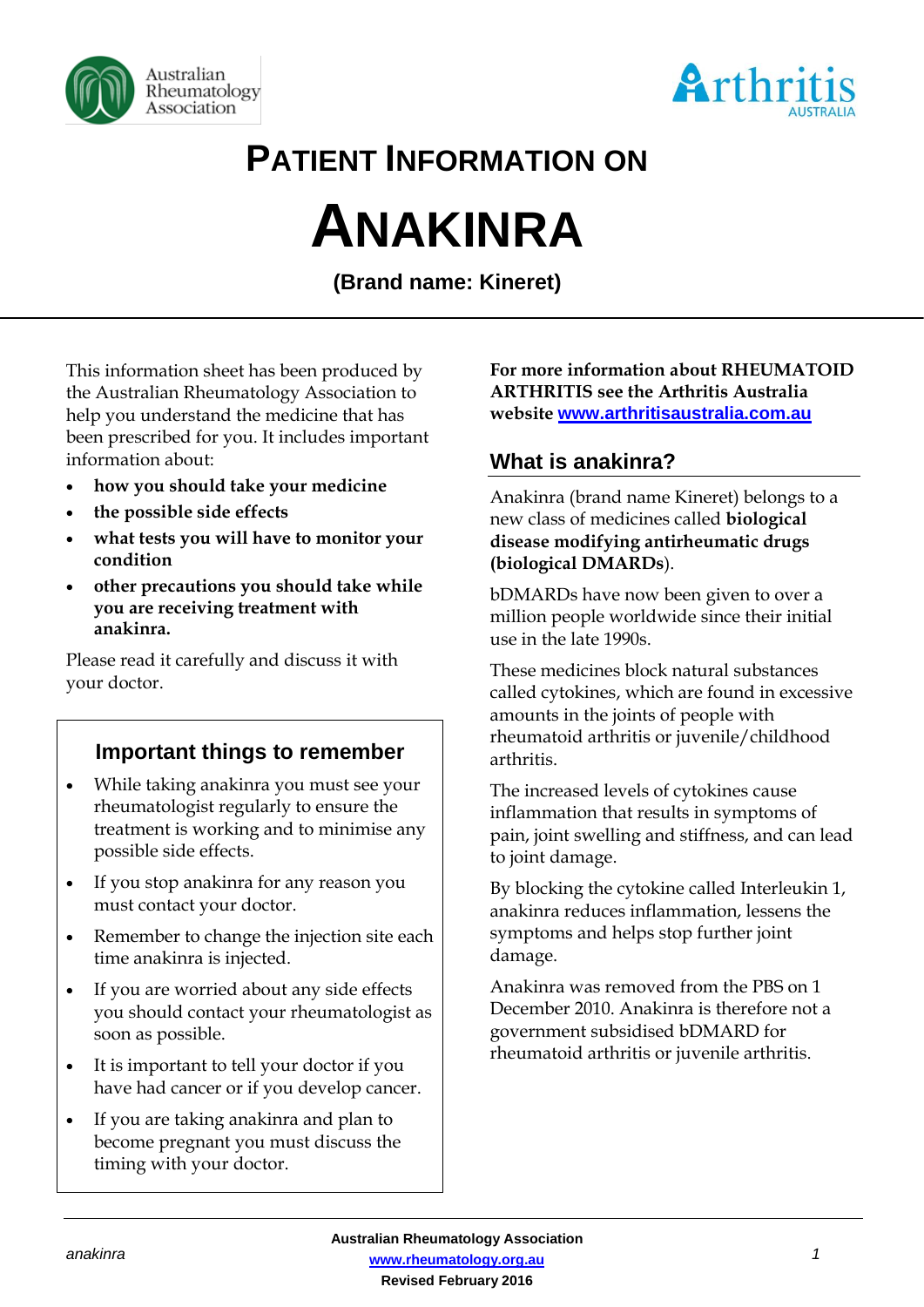

# **What benefit can you expect from your treatment?**

Unlike standard antirheumatic drugs (DMARDs), anakinra works relatively quickly and some relief of joint swelling, pain and stiffness may be noticed within the first 4 to 6 weeks.

# **Stopping anakinra**

If you stop anakinra treatment for more than a few days there is a risk that your condition will get worse again. Continue with your treatment unless advised by your doctor or unless side effects develop (see *Side effects*).

If you stop anakinra for any reason you **must** contact your doctor.

#### **How will your condition be monitored?**

In view of the current prescribing restrictions for all bDMARDs:

- Anakinra will only be started if your disease is active and if standard treatments have been unsuccessful.
- It will not be continued unless it helps your condition.
- Blood tests will be required during your treatment to monitor your condition and to determine the effectiveness of treatment.
- The frequency of blood tests will depend on what other medicines you are taking and what other illnesses you might have. Your rheumatologist will determine the frequency of tests required.

# **How is anakinra taken?**

Anakinra is given as an injection under the skin of the abdomen or thigh.

It can be injected by your doctor, nurse or carer, or by you. If injecting yourself, be sure to follow the detailed instructions carefully to ensure the best response. It is particularly

important to change the injection site each time.

#### *What is the dosage?*

The usual dose for adults is 100mg once a day.

#### *Can other medicines be taken with anakinra?*

Anakinra may be used with other arthritis medicines including:

- other DMARDs such as methotrexate
- steroid medicines such as prednisolone or cortisone injections into the joint
- anti-inflammatory medicines (NSAIDs) such as naproxen (Naprosyn) or ibuprofen (Brufen, Nurofen)
- simple pain medicines such as paracetamol.

Anakinra cannot be used with other biological DMARDs.

There are separate information sheets for the medicines mentioned above.

# **Are there any possible side effects?**

You might experience side effects with your treatment. Contact your doctor if you have any concerns about possible side effects. Many side effects disappear when anakinra treatment is stopped.

#### *Most common possible side effects*

- *Mild pain, swelling or itching* are very common (up to 20% of patients) but can be reduced by applying ice and antihistamine/steroid creams to the injection site.
- *Headaches, cough* and *stomach and bowel discomfort* may also occur.
- As anakinra affects the immune system, *mild infections*, particularly of the upper respiratory tract (e.g. colds, sinusitis) may occur more frequently than usual. Treatment with anakinra may need to be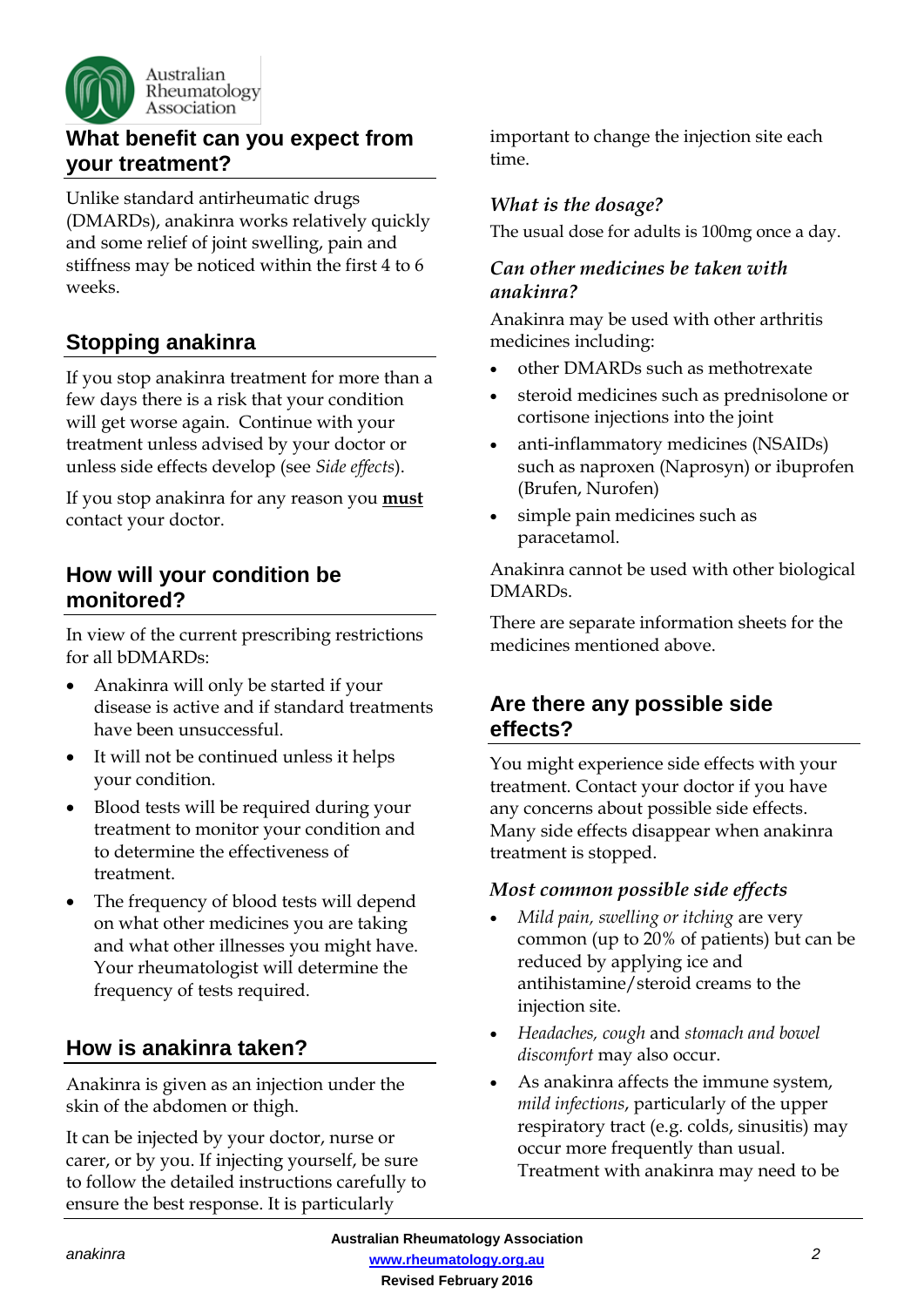

temporarily stopped so you should contact your doctor for advice.

#### *Less common or rare possible side effects*

- Anakinra can cause a drop in the number of *white blood cells*, which are needed to fight infection.
- It can cause *infections* such as pneumonia, skin or joint infections. These effects can occur even if there is no effect on the white blood cells.
- Rarely anakinra may cause an *allergic reaction* with itchy, red skin or a rash, tightness in the chest and difficulty breathing.
- It is still unclear from research if there is an increased risk of cancer due to anakinra (see *Precautions*).

# **What precautions are necessary?**

#### *Infections*

- If you have an active infection of any kind, treatment with anakinra will not be given until the infection is treated successfully.
- Anakinra will not be given if you have active untreated tuberculosis (TB) or HIV (AIDS) infection as it is likely to make these conditions worse.
- If you have latent (inactive) TB preventative anti-TB treatment will be started at least 4 weeks before anakinra. The anti-TB treatment will usually need to be taken for 9 months.
- Hepatitis B or C infection may not necessarily exclude treatment.
- Because of the risks associated with infection, the following tests may be conducted before commencing treatment with anakinra:
	- blood tests for hepatitis B and C
	- chest x-ray and two step Tuberculin Skin Test (Mantoux) or QuantiFERON blood test for tuberculosis (TB)
	- HIV tests are required for those who are at risk of this infection.

#### *Use with other medicines*

- Anakinra can interact with other medicines. You should tell your doctor (including your general practitioner, rheumatologist and others) about all medicines you are taking or plan to take. This includes over the counter or herbal/naturopathic medicines.
- You should also mention your treatment when you see other health professionals.
- Anakinra does not increase the risk of side effects from low dose aspirin (taken for prevention of heart attack and strokes).
- The simple pain reliever paracetamol and combined pain medicines such as Panadeine and Panadeine Forte can be used while you are receiving anakinra treatment provided you take them as directed.

#### *Vaccines*

- If you are on anakinra it is recommended you should not be immunised with 'live' vaccines such as MMR (measles, mumps and rubella), OPV (oral polio virus), BCG (Bacillus Calmette-Guerin) or yellow fever. Talk with your rheumatologist before receiving any vaccines.
- Pneumovax and the combined yearly seasonal flu/swine flu vaccinations are safe and recommended to reduce your risk of those infections.

#### *Surgery*

If you require surgery for any reason, treatment with anakinra will be stopped before the surgery. It will be restarted after the operation at a time determined by your surgeon and rheumatologist. Treatment will be restarted once the wound is healed and if there is no infection present.

#### *Cancer risk*

• Lymphoma, a cancer of lymph glands, is found more commonly in patients with severe active rheumatoid arthritis than in the general population. Studies are in progress to see if treatment with anakinra